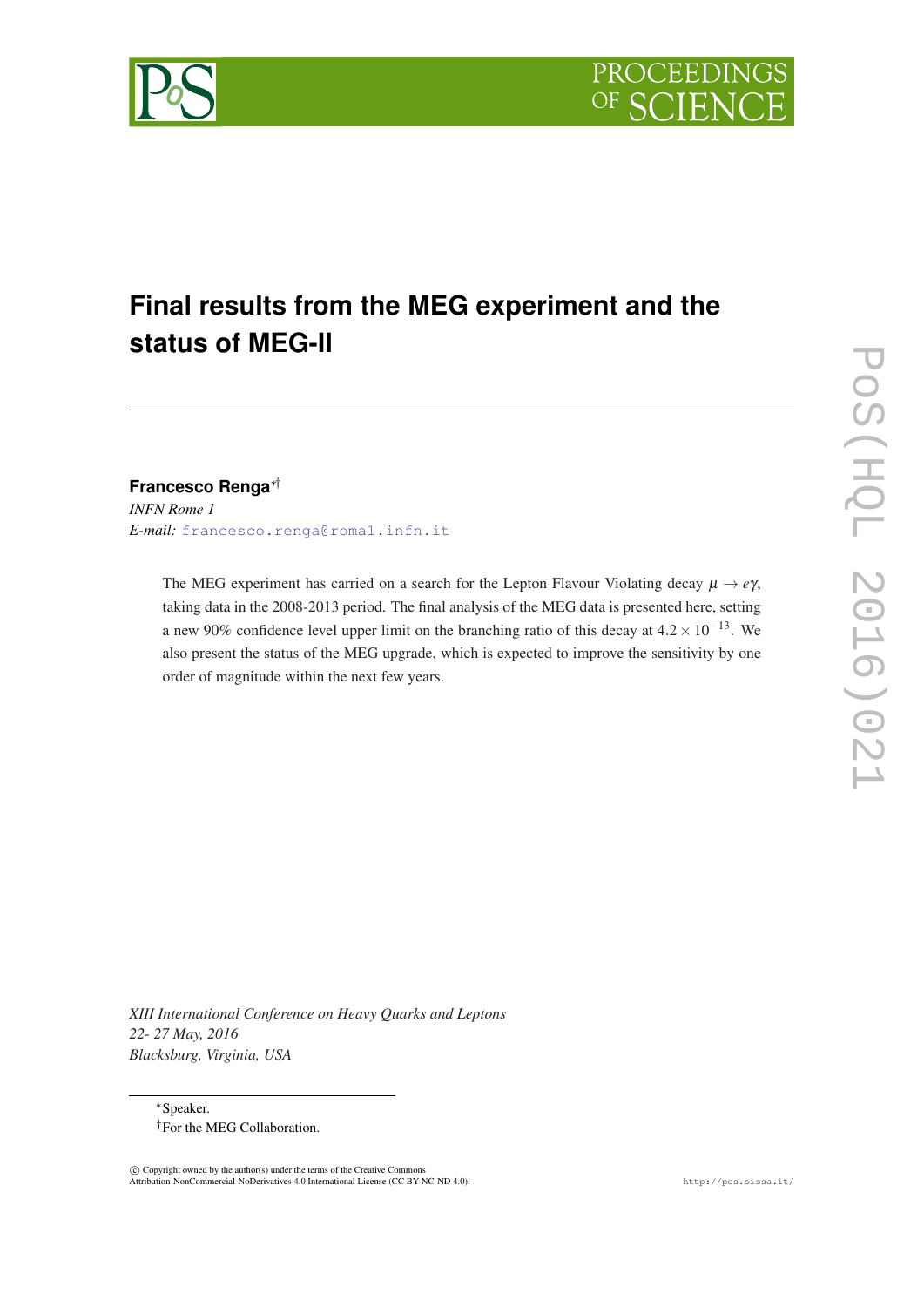#### 1. Introduction

The standard model (SM) of particle physics is a gauge theory which, along with its structural  $SU(3) \times SU(2) \times U(1)$  symmetry, comprises a non-trivial flavor structure that does not arises from this underlying gauge symmetry but follows from the specific particle content of the model, and hence can be considered to some extent *accidental*. This flavor structure includes features like the lepton flavor symmetry, which is violated by neutrino oscillation but, due to very small mass of neutrinos, is essentially conserved in the charged lepton sector. Indeed, charged lepton flavor violation (cLFV) is expected to arise from neutrino oscillations but the expected rates are largely unobservable with present technologies [[1](#page-7-0)]. For instance, the cLFV decay  $\mu \to e\gamma$  is expected in the SM with a branching ratio (BR)  $< 10^{-50}$ , while the present experimental limits are around a few 10−13. On the other hand, due to the accidental nature of this symmetry, new physics (NP) models developed to overcome the theoretical limitations of the SM typically predict observable cLFV effects, unless some specific feature is introduced to suppress them. In fact, cLFV is predicted by almost any NP model and the present experimental limits already strongly constrain the development of such theories.

Supersymmetry (SUSY) is just one of the families of NP models predicting observable cLFV decays, but it is of particular interest because even if a SUSY model is built to be flavor blind at the high energy scale, cLFV terms arise in the slepton mixing matrix at the electroweak scale, through the renormalization group equations. It makes cLFV essentially unavoidable in SUSY. As a result, limits on  $\mu \rightarrow e\gamma$  and similar processes give very strong constraints on SUSY models. On the other hand, one should consider that the constraints, for instance, on the mass scale of SUSY particles strongly depend on the specific flavor structure of the model. These features make the searches for NP in the cLFV sector complementary with respect to the direct searches at the LHC. Even if no NP hint is found at the LHC, there is still the possibility of observing cLFV effects from higher energy scales. Conversely, if something new is discovered at the LHC, cLFV (along with other flavor precision measurements) provides a unique way to understand the flavor structure of this NP.

Here I will report the final result of the MEG experiment, searching for the  $\mu \rightarrow e\gamma$  decay at the Paul Scherrer Institut (PSI, Switzerland). I will also discuss the status of its upgrade, MEG-II, which is expected to start taking data in 2017 and improve the present limits by one order of magnitude over the next 4 years.

### 2. The  $\mu \rightarrow e\gamma$  Signature and Backgrounds

The search for the  $\mu \rightarrow e\gamma$  decay is performed by stopping muons from an intense continuous beam on a thin target, in order to exploit maximally the two-body kinematics of the decay. The positron and photon are both expected to have an energy of *m*<sup>µ</sup> /2 ∼ 52.8 MeV, to be emitted backto-back and at the same time. The latter information is important because, with the very high beam rates currently available  $(3 \times 10^7$  muons per second in MEG, more than two times more in MEG-II), the dominant background for the search of  $\mu \to e\gamma$  is the accidental coincidence of a positron from a normal muon decay and a photon which can come either from a radiative muon decay (RMD)  $\mu^+ \to e^+ \nu_e \overline{\nu}_\mu$  or the annihilation in flight (AIF) of another positron, which can happen e.g. in the material of the target. A sub-leading, prompt background contribution comes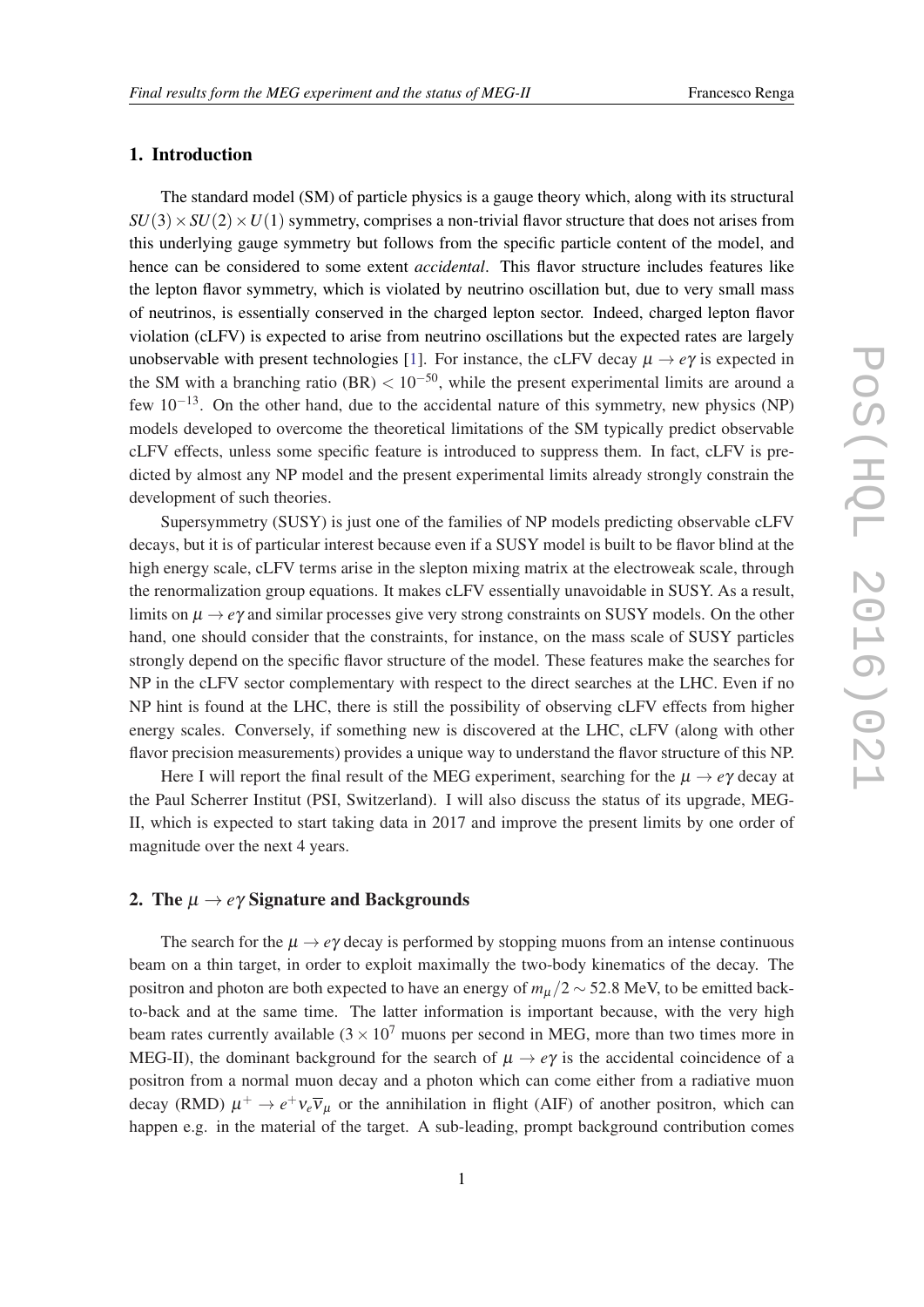from RMD themselves, where the neutrino pair is emitted with very low momentum, so that the photon and positron are almost back-to-back and with energies near the kinematical end-point.

There are hence four discriminating variables which can be used to separate signal and background: the photon energy  $E_\gamma$ , the positron energy  $E_e$ , the relative time  $T_{e\gamma}$  and the relative angle Θ*e*<sup>γ</sup> . The latter is in fact replaced by two independent angles, in spherical coordinates, in order to improve its the discriminating power:  $\phi_{e\gamma} = (\pi + \phi_e) - \phi_\gamma$  and  $\theta_{e\gamma} = (\pi - \theta_e) - \theta_\gamma$ . Both are expected to be zero for signal events.

#### 3. The MEG Experiment

Protons from the PSI ring cyclotron are used to produce an intense muon beam (up to  $10<sup>8</sup>$ muons per second can be delivered). An important feature which follows from the accidental nature of the dominant background is its dependence on the square of the muon stopping rate. It makes useless an increase of the muon rate as soon as the expected yield of background events becomes relevant ( $\gg$  1). For this reason, a beam rate of  $3 \times 10^7$  was found to be optimal for the MEG needs. Muons are stopped on a polyethylene/polyester target, whose thickness (205  $\mu$ m) and slant angle with respect to the beam axis  $(70^{\circ})$  were optimized in terms of muon stopping rate and deterioration of the resolutions due to the interaction of the positron with the target material.

The MEG detector [[2](#page-7-0)] was then designed to precisely reconstruct the discriminating variables discussed above, and is represented in Fig. 1.



Figure 1: The MEG detector.

The photon energy was reconstructed by an 800 liter LXe electromagnetic calorimeter. The UV scintillation light emitted by the LXe was collected by 846 photomultiplier tubes (PMT). The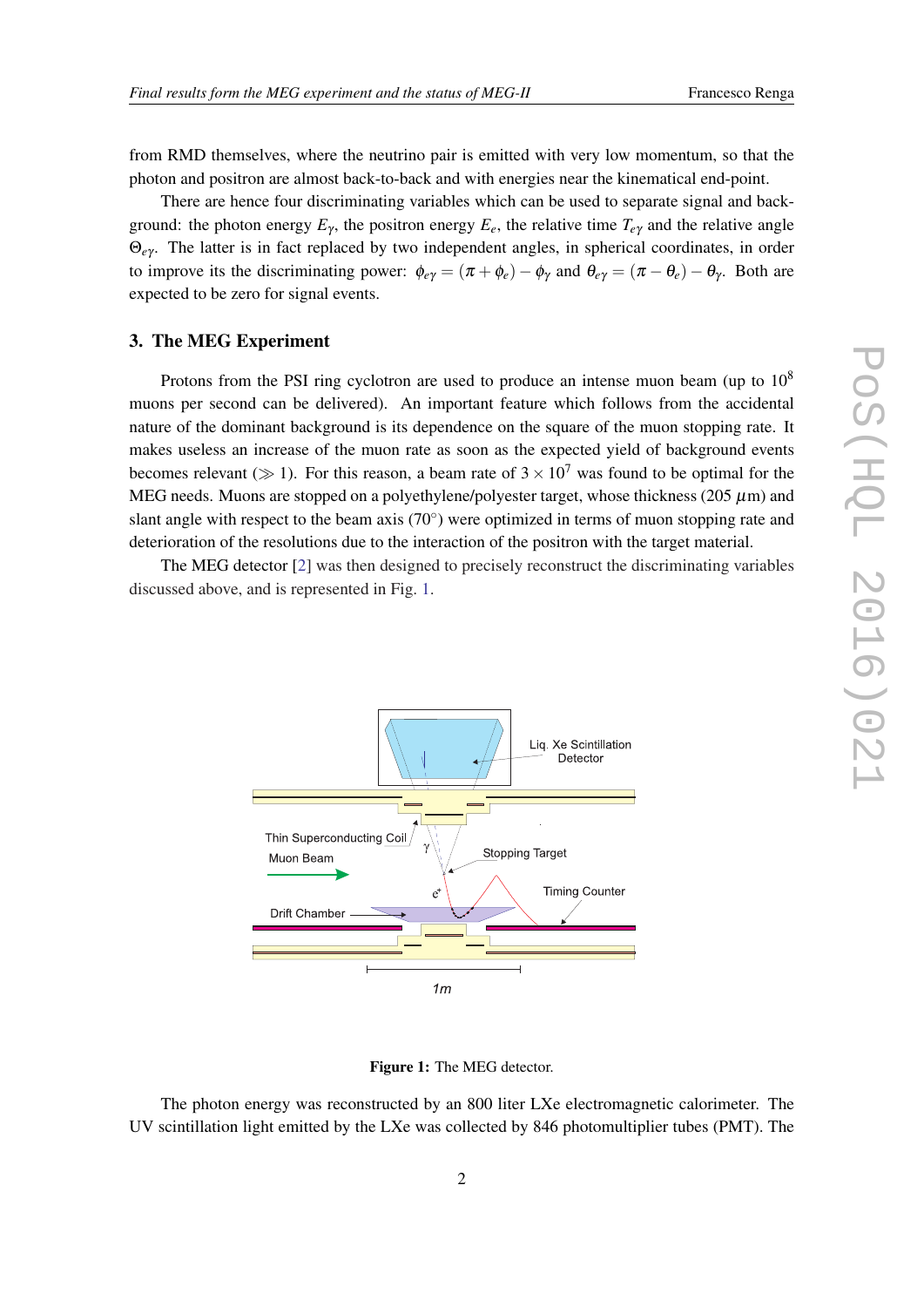calorimeter was periodically calibrated using several dedicated tools. A calibration of the gain and quantum efficiency of the PMTs was performed on a weekly basis thanks to LEDs and alpha sources installed inside the detector. A weekly monitor of the energy scale was also performed exploiting a dedicated Cockroft-Walton accelerator, which was used to induce  $p + Li$  and  $p +$ *B* reactions on a Lithium tetraborate target, producing monochromatic photon lines up to 17.6 MeV. Finally, once per year, the muon beam was replaced by a pion beam to produce the charge exchange (CEX) reaction  $\pi^-+p\to\pi^0+n$  on a LHe target. The kinematics of the  $\pi^0\to\gamma\gamma$  decay produces an almost monochromatic photon line at 55 MeV, i.e. very near to the  $\mu \to e\gamma$  signal peak, provided that the two photons are tagged to be almost back-to-back, thanks to a small ancillary BGO calorimeter. It allowed us to calibrate very accurately the energy scale of the detector, and provided a measurement of the energy resolution. An average resolution of about 1.9% was found.

The positron energy was reconstructed thanks to a spectrometer composed of 16 drift chambers (DC), operated with a Helium:Ethane (50:50) gas mixture in a non-uniform magnetic field. The field was maximum (1.27 T) and oriented along the beam axis at the center of the detector, where the target is placed, and then decreased along the beam axis, down to 0.49 T at the end of the magnet. This features makes tracks, even emitted at large angles with respect to the beam axis, to be expelled from the detector after no more than a few turns inside it, so to reduce the pileup in the tracking volume. Each drift chamber is composed of two planes of wires, providing a single hit resolution of about 300  $\mu$ m in the radial direction. The position along the beam axis is measured thanks to patterned cathode strips with a resolution of about 1 mm. These performances, along with the very light structure of the detector ( $\sim 10^{-3}$  radiation lengths over the whole track length) allowed to reach a positron energy resolution of about 300 keV. It is measured with a fit to the steep end point of the spectrum for positrons coming from the normal  $\mu^+ \to e^+ \nu_e \overline{\nu}_\mu$  decay. In the final analysis of the MEG data a new feature has been introduced in the positron reconstruction: When combining multiple turns of the positron inside the spectrometer, the pattern recognition algorithm can fail to associate multiple turns to the same track, so that the propagation of the track to the target is wrong (one or more turns less than the true track). It generates an inefficiency, which has been recently reduced with the introduction of an algorithm to recover some of the missing turn. A 4% relative improvement of the efficiency has been obtained.

Concerning  $T_{e\gamma}$ , the LXe calorimeter provides a measurement of the photon time with 60 ps resolution. A similar resolution is guaranteed on the positron side by a dedicated detector, the timing counter (TC), which is composed of two sectors of 15 scintillating bars each. The positron reaches the TC after ∼ 1 meter flight from the target. Hence, the time of flight has to be subtracted to get a precise measurement of the positron emission at the target. Due to the long path of the positron from the last measurement in the DC to the TC, fluctuations of the multiple scattering and energy loss in the material between the two detectors deteriorates the resolution on the track length, which is then converted into a time of flight. The resulting contribution to the *Te*<sup>γ</sup> measurement is ∼ 100 ps. In total, a resolution of ∼ 130 ps is obtained on *Te*<sup>γ</sup> . It is measured looking at the peak which can be seen in the  $T_{e\gamma}$  distribution due to the prompt RMD background.

Finally, the relative angles have to be measured. Positron angles are measured by propagating the positron track from the spectrometer back to the target. It also allows us to measure the intersection of the track with the target plane, which is assumed to be the muon decay point. The photon direction is determined as the vector from the decay point to the conversion point measured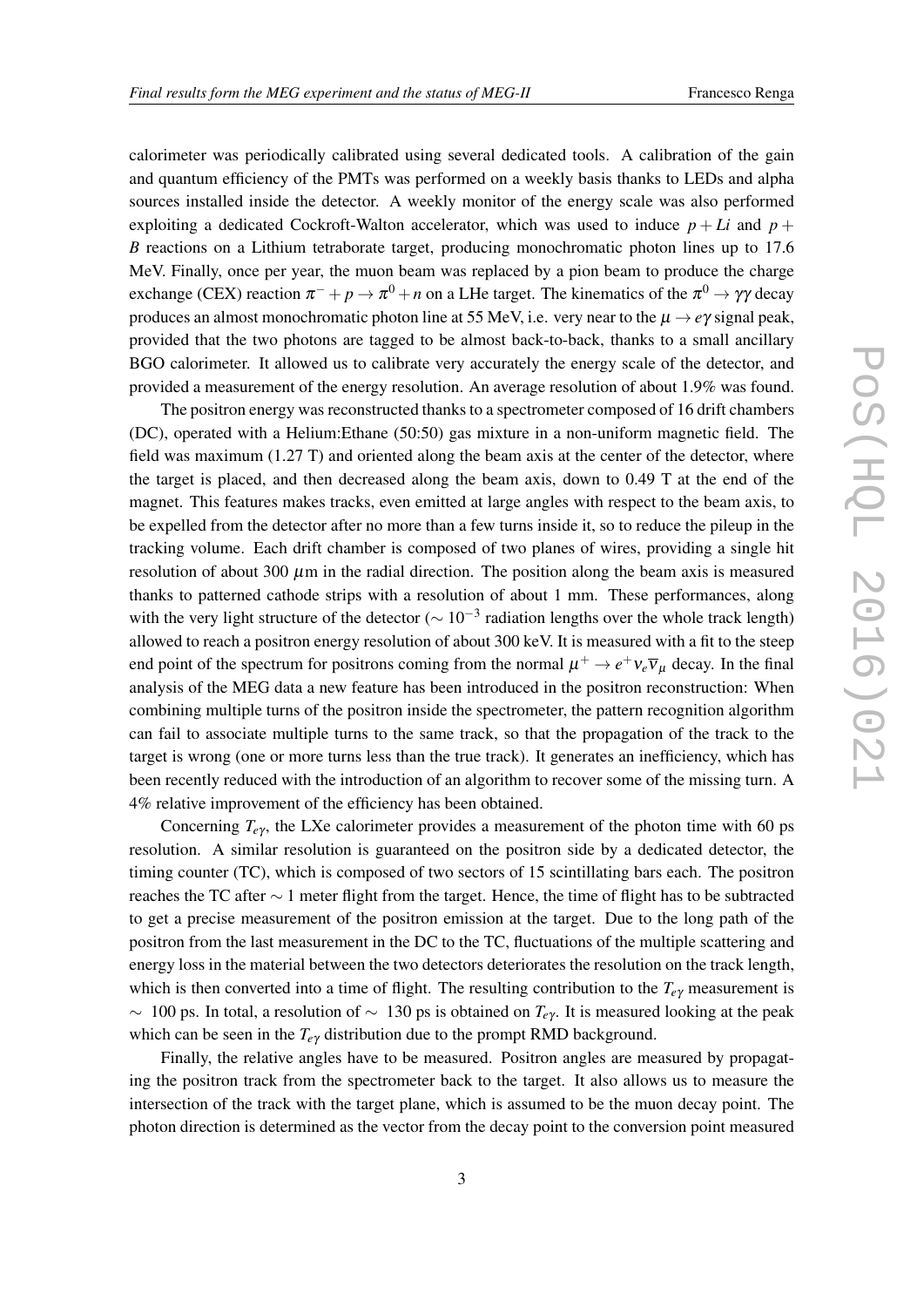by the calorimeter with a few mm resolution. As a result, a resolution of about 15 mrad in both φ*e*<sup>γ</sup> and θ*e*<sup>γ</sup> is obtained. Since there is no physical process allowing for an absolute calibration of the relative angle, the resolution is extracted by combining the resolutions measured independently for the positron and the photon. In particular, the positron resolutions are determined using tracks making two turns inside the spectrometer. The two turns are treated as independent tracks and propagated to an imaginary target plane in between the two turns. The two propagated tracks are compared in order to determine the resolution on the reconstruction of the track parameters. The photon conversion point resolution is measured instead with dedicated runs where collimators are placed in front of the calorimeter. Due to the absence of a direct calibration, the measurement of the relative angle is prone to systematic uncertainties coming from a relative misalignment of all parts of the detectors. In particular, a bad alignment of the target with respect to the spectrometer can induce large systematic errors on  $\phi_e$ , and hence  $\phi_{e\gamma}$ . Starting from 2012, a deformation of the target became evident. Because the target was no longer a perfect plane, a systematic uncertainty was induced on φ*e*. Measurements using positrons and a direct 3D scan of the target have been used to get an estimate of the deformation and correct accordingly the angular measurement. Nonetheless, a non negligible systematic needed to be associated to this correction.

The geometrical acceptance of the detector was about 11%, limited by the active volume of the LXe calorimeter. A 40% photon reconstruction inefficiency was observed, mainly determined by the material in front of the LXe calorimeter (the magnet and LXe cryostat). While the positron reconstruction efficiency in the drift chamber was  $\sim 65\%$ , many of the these positrons could not be associated to hits in the TC because they are lost in the material between the DC and the TC. A positron efficiency of  $\sim$  30% is consequently obtained.

Another crucial component of the MEG experiment is the trigger and data acquisition (DAQ) complex. Starting from more that  $10<sup>7</sup>$  muon decays per second in the detector acceptance, one needs to go down by 6 orders of magnitude with trigger in order to get a few Hz rate, manageable by the DAQ system. It is achieved thanks to a fully digital trigger implemented in FPGAs, allowing us to measure online the photon energy with a few percent resolution, the relative time with  $\sim 1$  ns resolution and to apply a rough back-to-back requirement based on the calorimeter and TC measurements. Then all the waveforms coming from the readout channels of the three sub-detectors are fully acquired for offline analysis using the DRS4 digitization chip.

### 4. Data Analysis and the Final Result of MEG

The four discriminating variables have been combined into a likelihood analysis to extract a limit on the BR of the  $\mu \to e\gamma$  decay.

For the final analysis of the MEG data, a new feature has been introduced to reduce the probability of false positive signals. In some cases, the AIF photon producing an accidental background event comes from the interaction of a positron with the structure of a DC. In this case, a track segment can be sometimes reconstructed in the DC, ending at some point inside the spectrometer, where it points toward the conversion point reconstructed in the calorimeter. An algorithm to remove such events has been developed. It allows us to reject 1.9% of background events with a 1.1% signal inefficiency.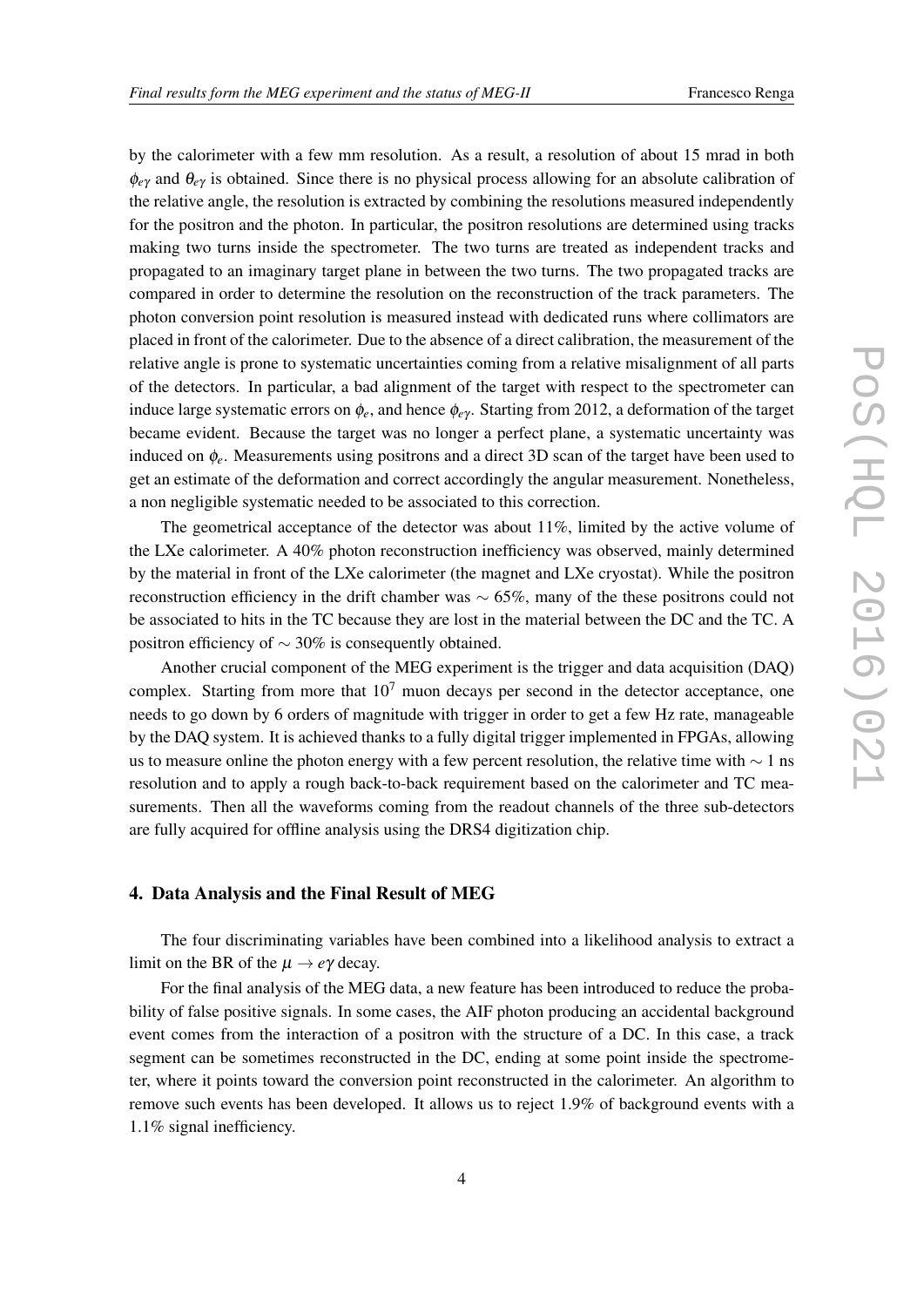The likelihood analysis is then performed with a blind approach: events in a signal region defined by cuts on  $E<sub>\gamma</sub>$  and  $T<sub>e</sub><sub>\gamma</sub>$  are disregarded until the alignment has been fully validated on the sidebands. In particular, the sidebands allow for a very accurate estimate of the probability distribution function (PDF) for the accidental background, to be used in the likelihood analysis. Instead, the signal and RMD PDFs need to be estimated from the results of the detector calibrations. Monte Carlo simulation are only marginally used in the development of the likelihood analysis.

Two features of the likelihood analysis are worth mentioning:

- 1. Per-event errors are used to improve the sensitivity of the analysis. On the positron times, the per-event resolutions are extracted from the result of the track fit, performed with a Kalman Filter technique. On the photon side, the CEX calibration is performed by placing the BGO calorimeter opposite different sectors of the LXe calorimeter, allowing us to extract different photon energy resolutions depending on the photon conversion point.
- 2. the likelihood includes a careful treatment of correlations among the positron variables. These correlations arise from quantitatively understood geometrical reasons, related to the propagation of the track to the target plane.

After being fully tested on fake analysis regions in the sidebands, the likelihood analysis has been applied to the data collected by MEG-I from 2009 to 2013, corresponding to approximately  $7.5 \times 10^{14}$  muons stopped on target, resulting in a BR sensitivity around  $5 \times 10^{-13}$ , evaluated with toy Monte Carlo experiments. No significant signal is observed, while accidental and RMD backgrounds are in agreement with the expectations obtained from the sidebands. An upper limit of  $4.2 \times 10^{-13}$  is set on the BR of  $\mu \rightarrow e\gamma$  at 90% confidence level, based on a frequentistic approach [[3](#page-7-0)]. Data and PDFs are shown in Fig. [2](#page-6-0). The bottom-right plot shows the event signal likelihood normalized to the background likelihood:

$$
R_{\rm sig} = \log_{10} \left( \frac{S(\mathbf{x}_i)}{f_R R(\mathbf{x}_i) + f_A A(\mathbf{x}_i)} \right)
$$
(4.1)

where x*<sup>i</sup>* is the set of variables in the likelihood, *S*, *R* and *A* the signal, RMD and accidental PDFs, and  $f_R$  and  $f_A$  the expected RMD and accidental fractions in the background (0.07 and 0.93 respectively, extrapolated from the sidebands).

#### 5. The MEG-II Design and Status

An upgrade of the experiment [[4](#page-7-0)] is currently under construction, aiming to improve the sensitivity by one order of magnitude over the next few years. Such an upgrade would be competitive with the very first phases of the searches for  $\mu \to e$  conversion in the interaction with nuclei, on a shorter time scale.

The sensitive volume of the LXe calorimeter will be increased. Moreover, the PMTs in the inner face of the calorimeter will be replaced with silicon detectors (MPPC), improving the granularity and reducing the dead space between the sensors. A dedicated R&D effort has been completed in order to have MPPCs sensitive to the UV light emitted by the LXe, and the detector is currently under its final assembly phase at PSI. Along with a new geometry of the lateral faces, in order to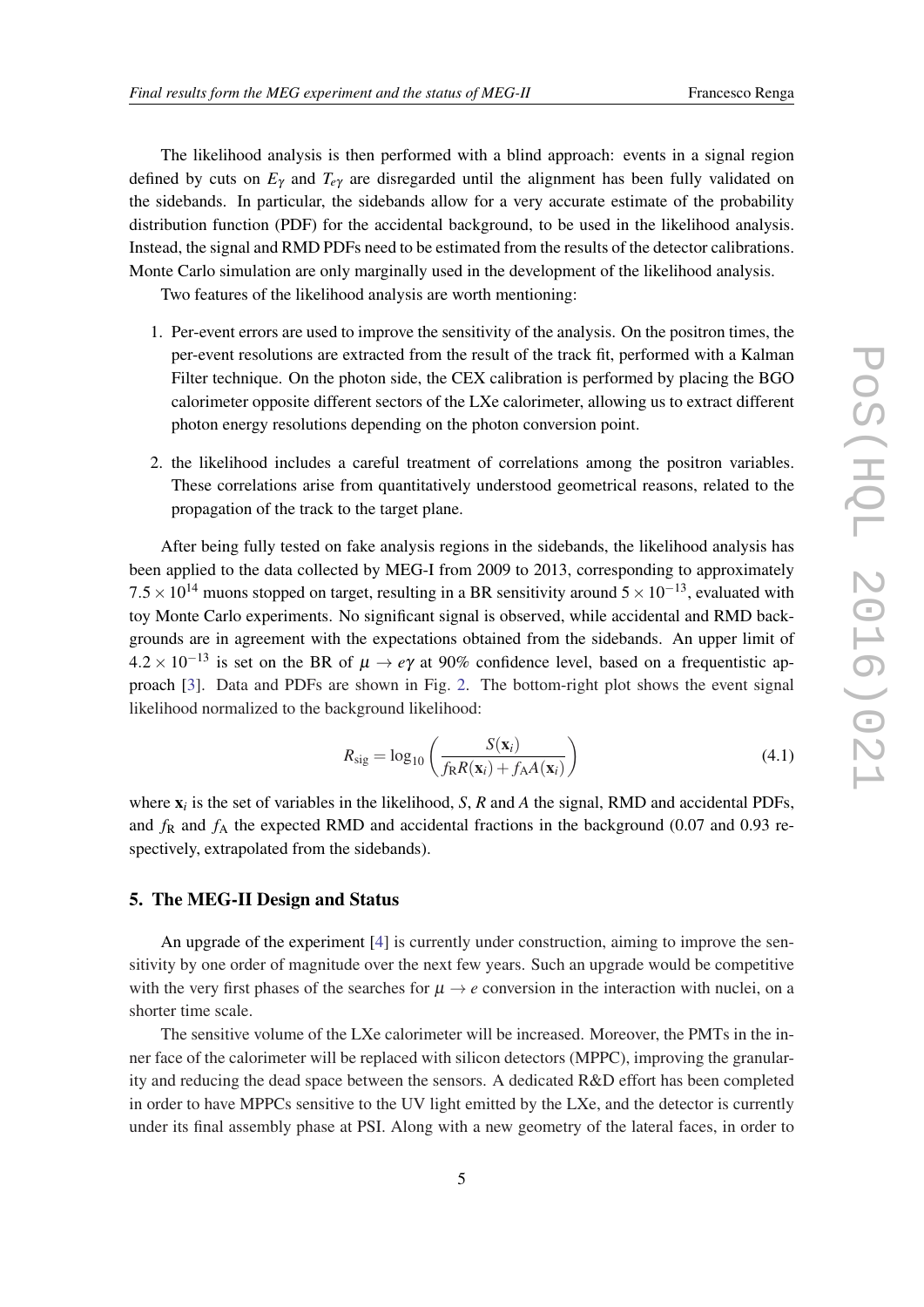<span id="page-6-0"></span>

Figure 2: Data and PDFs from the analysis of the 2009-2013 data. Black dots: data. Blue: Total PDF. Magenta: accidental background. Red: RMD background. Green: Expected signal for a BR equal to 100 times the upper limit. See the text for the definition of  $R_{sig}$  the bottom-right plot.

reduce badly controlled light reflections, the improvements are expected to bring the photon energy resolution down to  $\sim 1\%$ . Moreover, the improved granularity of the readout in the inner face will strongly improve the photon position measurement and the capability to discriminate signals produced by two piled-up photons, allowing us to reduce the background.

The 16 DC modules will be replaced by a unique cylindrical drift chamber operated with a Helium:Isobutane (85:15) gas mixture and assembled with stereo wires in order to measure the coordinate along the beam axis. Prototypes [\[5\]](#page-7-0) demonstrated the capability of reaching a resolution of about 110  $\mu$ m in the radial coordinate, so that an energy resolution of about 120 keV and angular resolutions below 5 mrad are expected. The drift chamber will also cover a longer range along the beam axis ( $\pm 1$  m from the target). It will strongly reduce the untracked positron flight length, making negligible the track length contribution to the *Te*<sup>γ</sup> resolution. The TC-DC matching efficiency will be also doubled for the same reason. The wiring of the drift chamber just started, and the detector is expected to be delivered at the beginning of 2017.

The TC will be replaced by a new detector composed of hundreds of scintillator tiles read out by silicon photomultipliers (SiPM). The main advantage of this design is that each track will cross several tiles, so that the timing information from all of them can be combined to get a more precise positron timing. A resolution of about 35 ps is expected. The detector has been already partially installed and tested at PSI. The complete detector will be delivered by the end of 2016.

The largely increased number of readout channels required a new design of the trigger and DAQ architecture. In MEG-II trigger and DAQ will be collected in a single, compact system